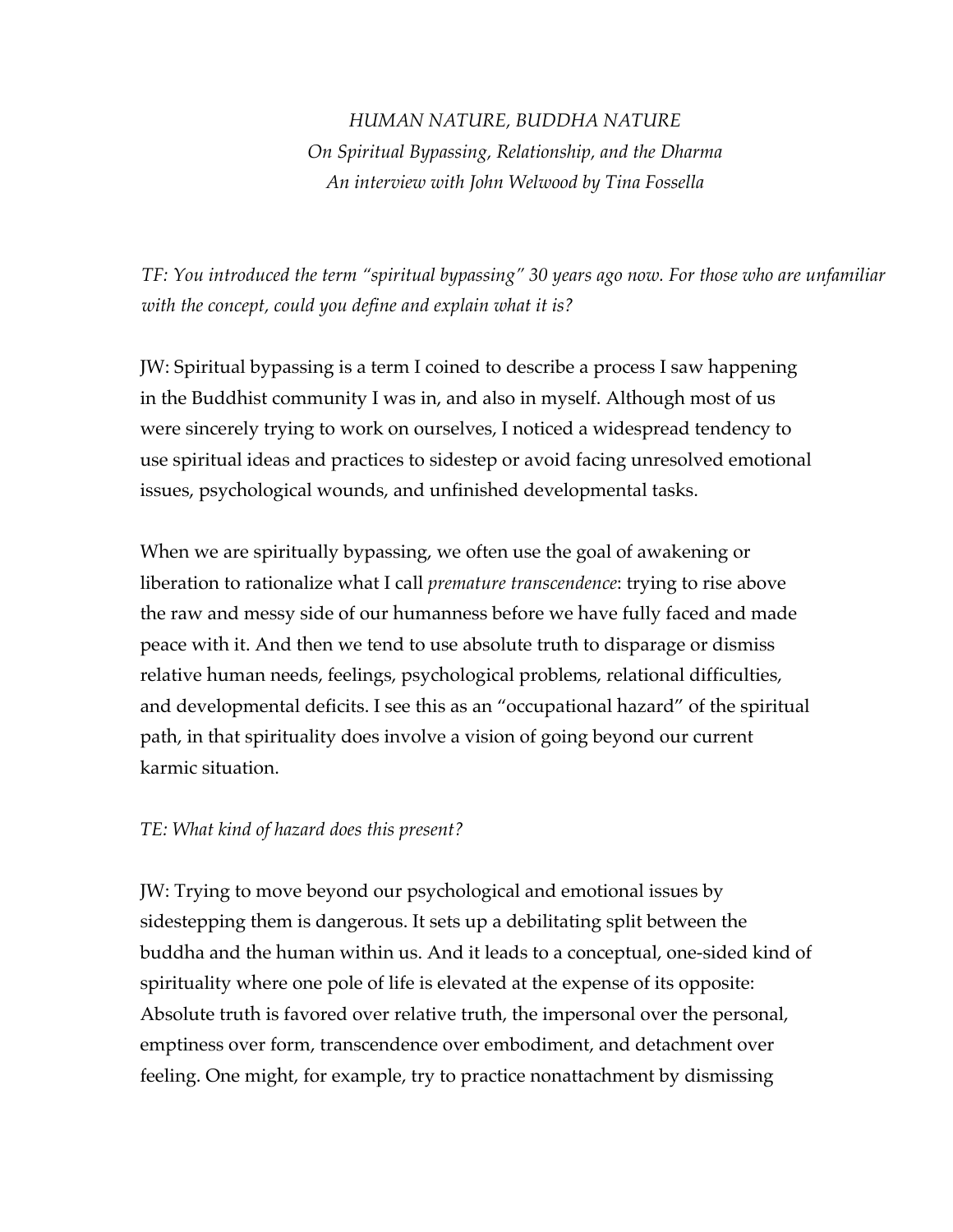one's need for love, but this only drives the need underground, so that it often becomes unconsciously acted out in covert and possibly harmful ways instead.

## *TF: Might this account for some of the messiness in our sangha communities?*

JW: Definitely. It is easy to use the truth of emptiness in this one-sided way: "Thoughts and feelings are empty, a mere play of samsaric appearances, so pay them no heed. See their nature as emptiness, and simply cut through them on the spot." In the realm of practice, this could be helpful advice. But in life situations these same words could also be used to suppress or deny feelings or concerns that need our attention. I've seen this happen on a number of occasions.

## *TF: What interests you most about spiritual bypassing these days?*

JW: I'm interested in how it plays out in relationships, where spiritual bypassing often wreaks its worst havoc. If you were a yogi in a cave doing years of solo retreat, your psychological wounding might not show up so much because your focus would be entirely on your practice, in an environment that may not aggravate your relational wounds. It's in relationships that our unresolved psychological issues tend to show up most intensely. That's because psychological wounds are always relational — they form in and through our relationships with our early caretakers.

The basic human wound, which is prevalent in the modern world, forms around not feeling loved or intrinsically lovable as we are. Inadequate love or attunement is shocking and traumatic for a child's developing and highly sensitive nervous system. And as we internalize how we were parented, our capacity to value ourselves, which is also the basis for valuing others, becomes damaged. I call this a "relational wound" or the "wound of the heart."

TF: *Yes, something we are all familiar with.*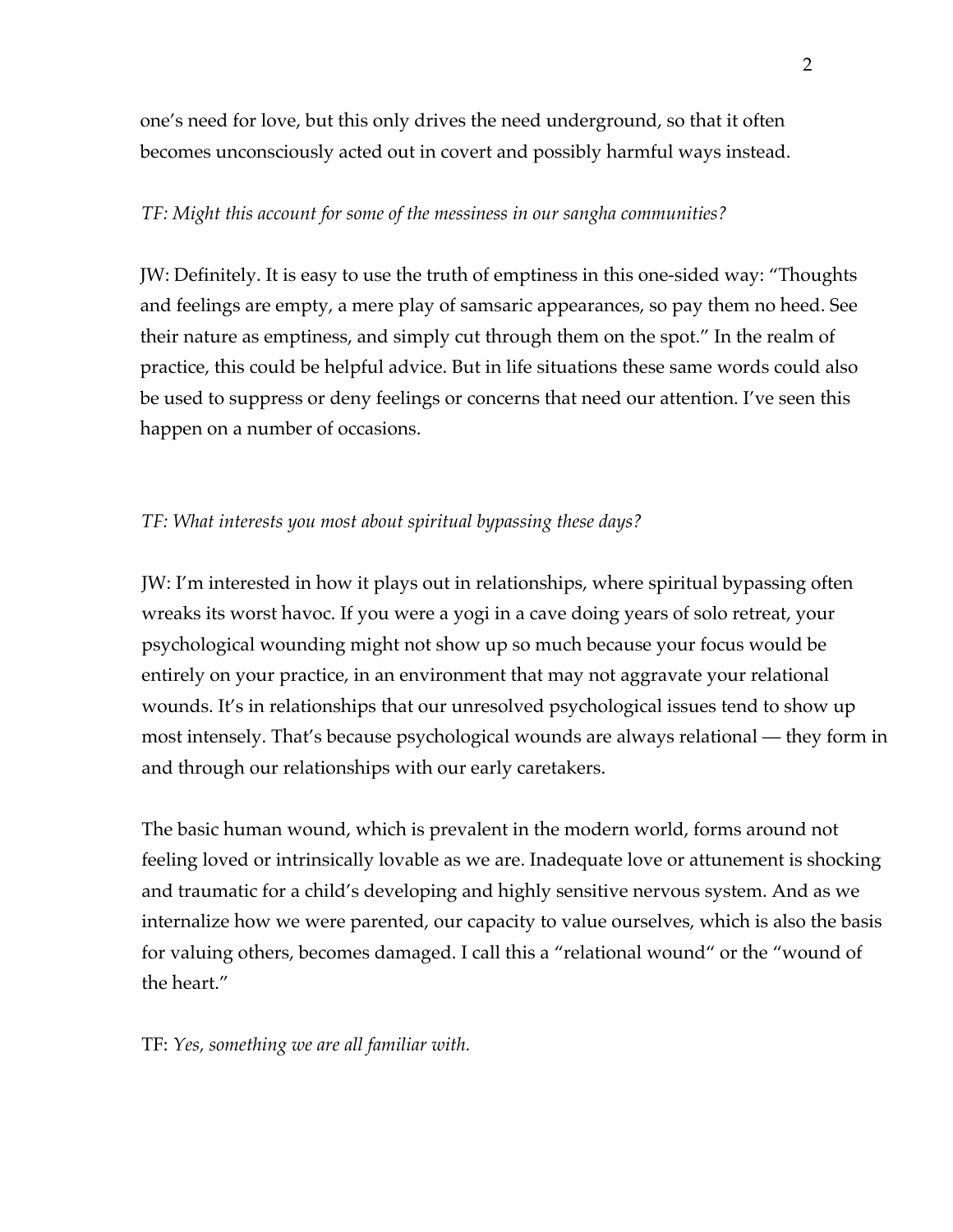JW: There is a whole body of study and research in Western psychology showing how close bonding and loving attunement— what is known as "secure attachment" — have powerful impacts on every aspect of human development. Secure attachment has a tremendous effect on many dimensions of our health, well-being, and capacity to function effectively in the world: how our brains form, how well our endocrine and immune systems function, how we handle emotions, how subject we are to depression, how our nervous system functions and handles stress, and how we relate to others.

In contrast to the indigenous cultures of traditional Asia, modern child-rearing leaves most people suffering from symptoms of insecure attachment: self-hatred, disembodiment, lack of grounding, chronic insecurity and anxiety, overactive minds, lack of basic trust, and a deep sense of inner deficiency. So most of us suffer from an extreme degree of alienation and disconnection that was unknown in earlier times from society, community, family, older generations, nature, religion, tradition, our body, our feelings, and our humanity itself.

# *TF: And how is this relevant for how we practice the dharma?*

JW: Many of us— and I include myself here— originally turn to the dharma, at least in part, as a way of trying to overcome the pain of our psychological and relational wounding. Yet we are often in denial or unconscious about the nature or extent of this wounding. We only know that something isn't right and we want to be free from suffering.

## *TF: We may turn towards the dharma from a wounded place that we're not even aware of?*

JW: Yes. We turn to the dharma to feel better, but then may unwittingly wind up using spiritual practice as a substitute for facing our psychological issues.

## *TF: So how does our psychological wounding affect our spiritual practice?*

JW: Being a good spiritual practitioner can become what I call a *compensatory identity*  that covers up and defends against an underlying *deficient identity*, where we feel badly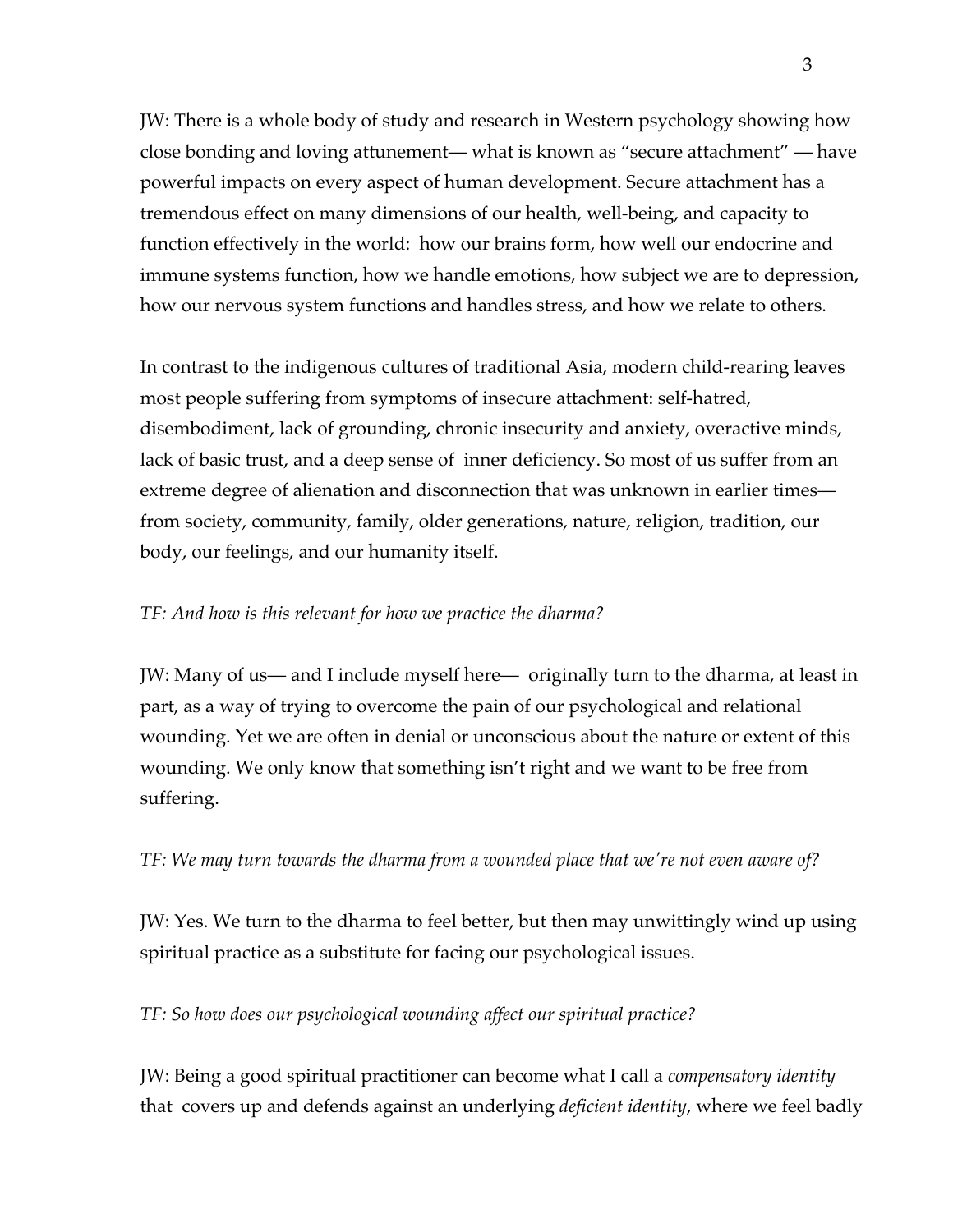about ourselves, not good enough, or basically lacking. Then, although we may be practicing diligently, our spiritual practice can be used in the service of denial and defense. And when spiritual practice is used to bypass our real-life human issues, it becomes compartmentalized in a separate zone of our life, and remains unintegrated with our overall functioning.

# *TF: Can you give some more examples of how this shows up in Western practitioners?*

JW: In my psychotherapy practice I often work with dharma students who have engaged in spiritual practice for decades. I respect how their practice has been beneficial for them. Yet despite the sincerity as practitioners, their practice is not fully penetrating their life. They seek out psychological work because they remain wounded and not fully developed on the emotional/relational/personal level, and they may be acting out their wounding in harmful ways.

It's not uncommon to speak beautifully about the basic goodness or innate perfection of our true nature, but then have difficulty trusting it when one's psychological wounds are triggered. Often dharma students who have developed some kindness and compassion for others are hard on themselves for falling short of their spiritual ideals, and, as a result, their spiritual practice becomes dry and solemn. Or being of benefit to others turns into a duty, or a way of trying to feel good about themselves. Others may unconsciously use their spiritual brilliance to feed their narcissistic inflation and devalue others or treat them in manipulative ways.

People with depressive tendencies who may have grown up with a lack of loving attunement in childhood and therefore have a hard time valuing themselves, may use teachings on non-self to reinforce their sense of deflation. Not only do they feel bad about themselves, but they regard their insecurity about this as a further fault—a form of me-fixation, the very antithesis of the dharma— which further fuels their shame or guilt. Thus they become caught in a painful struggle with the very self they are trying to deconstruct.

The sangha often becomes an arena where people play out their unresolved family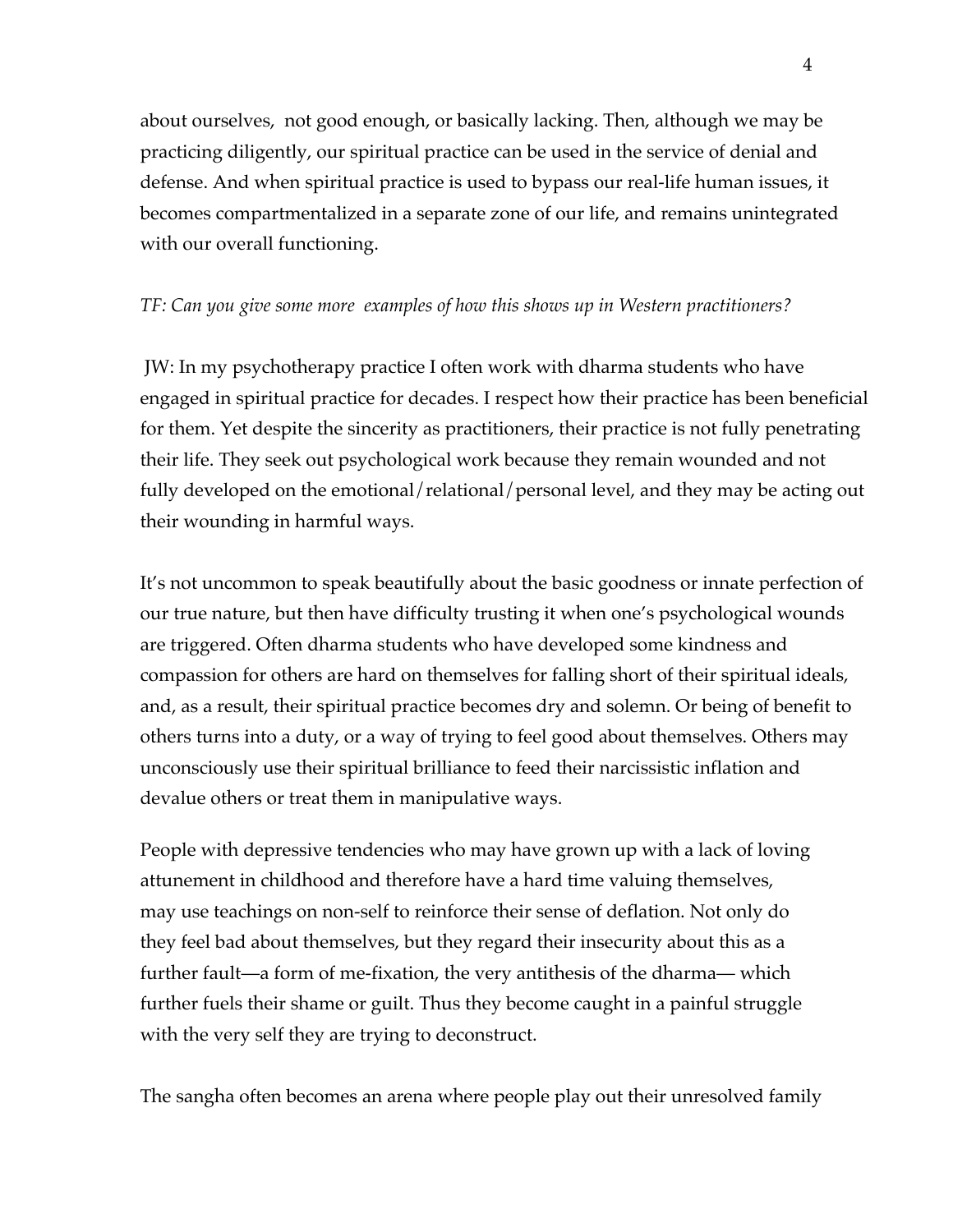issues. It's easy to project onto teachers or gurus, seeing them as parental figures, and then trying to win their love or else rebelling against them. Sibling rivalry and competition with other sangha members over who is the teacher's favorite is also common.

Meditation is also frequently used to avoid uncomfortable feelings and unresolved life situations. For those in denial about their personal feelings or wounds, meditation practice can reinforce a tendency toward coldness, disengagement, or interpersonal distance. They are at a loss when it comes to relating directly to their feelings or to expressing themselves personally in a transparent way. It can be quite threatening when those of us on a spiritual path have to face our woundedness, or emotional dependency, or primal need for love.

I've often seen how attempts to be nonattached are used in the service of sealing people off from their human and emotional vulnerabilities. In effect, identifying oneself as a spiritual practitioner becomes used as a way of avoiding a depth of personal engagement with others that might stir up old wounds and longings for love. It's painful to see someone maintaining a stance of detachment when underneath they are starving for positive experiences of bonding and connection.

## *TF: So, how do we reconcile the ideal of nonattachment with the need for human attachment?*

JW: That's a good question. If Buddhism is to fully take root in the Western psyche, in my view, it needs to become more savvy about the dynamics of the Western psyche, which is rather different from the Asian psyche. We need a larger perspective that can recognize and include two different tracks of human development— which we might call growing up and waking up, healing and awakening, or becoming a genuine human person and going beyond the person altogether. We are not just humans learning to become buddhas, but also buddhas waking up in human form, learning to become fully human. And these two tracks of development can mutually enrich each other.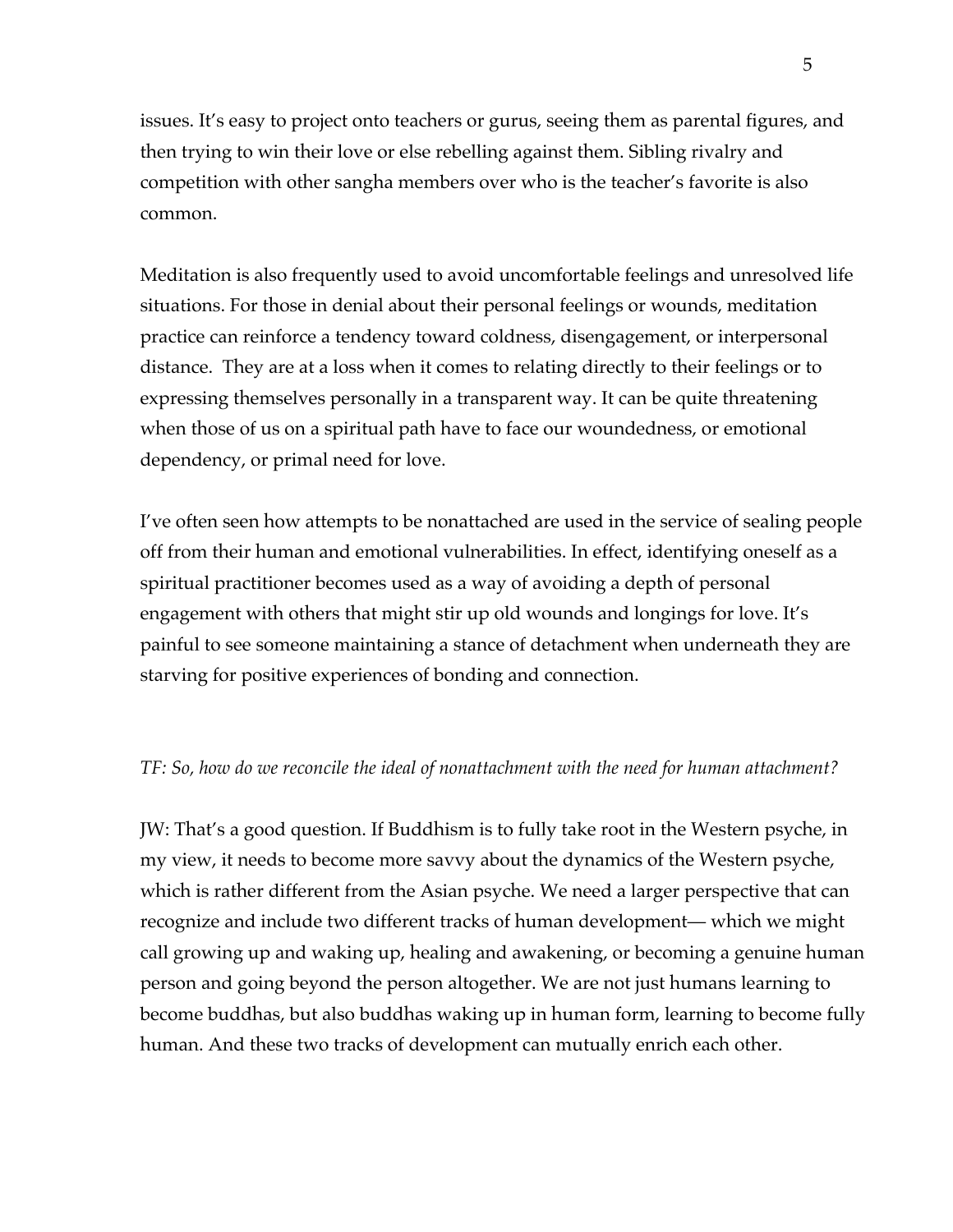While the fruition of dharma practice is awakening, the fruition of becoming a fully developed person is the capacity to engage in I-Thou relatedness with others. This means risking being fully open and transparent with others, while appreciating and taking an interest in what they are experiencing and how they are different from oneself. This capacity for open expressiveness and deep attunement is very rare in this world. It's especially difficult if you are relationally wounded.

In short, dharma is all too often used as a way to deny our human side. As one Western Zen teacher profiled in *The New York Times* told of being advised by one of his teachers: "What you need to do is put aside all human feelings." When entering psychotherapy decades later, he recognized this had not been helpful advice, and it had taken him decades to realize this.

But if we hold a perspective that includes the two developmental tracks, then we will not use absolute truth to belittle relative truth. Instead of the either/or logic of, "Your feelings are empty, so just let them go," we could take a both/and approach: "Feelings are empty, *and* sometimes we need to pay close attention to them." In light of absolute truth, personal needs are insubstantial like a mirage, and fixating on them causes suffering. Yes*, and* at the same time, if a relative need arises, just shunting it aside can cause further problems. In terms of relative truth, being clear about where you stand and what you need is one of the most important principles of healthy communication in relationships.

The great paradox of being both human and buddha is that we are both dependent and not dependent. Part of us is completely dependent on people for everything—from food and clothing to love, connectedness, and inspiration and help with our development. Though our buddha nature is not dependent— that's absolute truth— our human embodiment is — that's relative truth.

Of course, in the largest sense, absolute and relative are completely interwoven and cannot be kept apart: The more we realize the absolute openness of what we are, the more deeply we come to recognize our relative interconnectedness with all beings.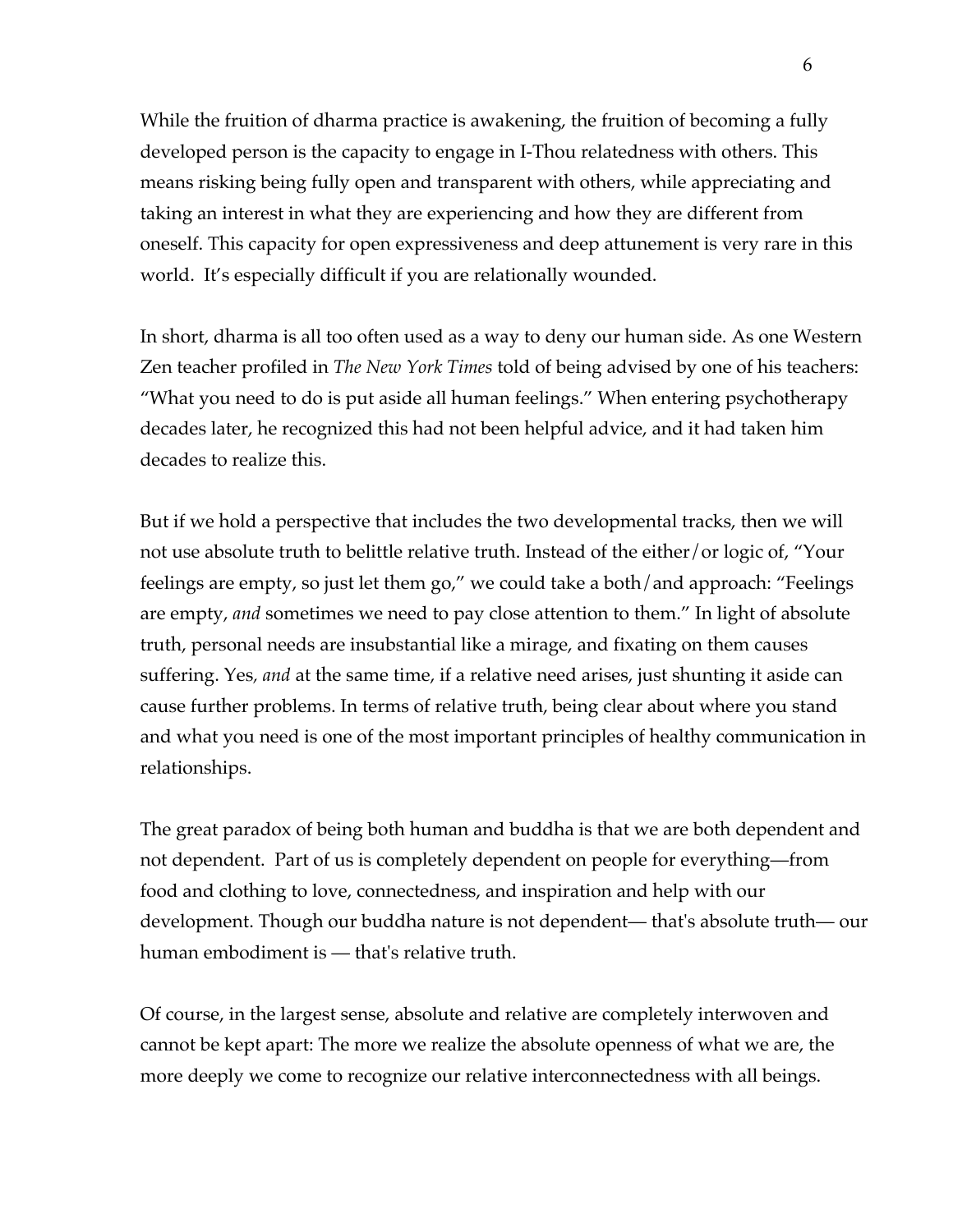JW: Yes. Nonattachment is a teaching about our ultimate nature. Our buddha nature is totally, intrinsically nonattached. Attachment in the Buddhist sense has the negative meaning of *clinging*. Being free and open, our buddha nature has no need to cling.

Yet to grow into a healthy human being, we need a base of secure attachment in the positive, psychological sense, meaning: close emotional ties to other people that promote connectedness, grounded embodiment, and well-being. As John Muir the naturalist wrote: "When we try to pick out anything by itself, we find that it is bound fast by a thousand invisible cords that cannot be broken, to everything in the universe." Similarly, the hand cannot function unless it is attached to the arm—that's attachment in the positive sense. We're interconnected, interwoven, and interdependent with everything in the universe. On the human level we can't help feeling somewhat attached to people we are close to.

Thus it's natural to grieve deeply when we lose someone we're close to. When Chogyam Trungpa Rinpoche attended the memorial service for his dear friend and colleague Suzuki Roshi, he let out a piercing cry and wept openly. He was acknowledging his close ties to Suzuki Roshi, and it was beautiful that he could let his feeling show like that.

Since we cannot avoid some kind of attachment to others, the question becomes, "Are we engaging in healthy or unhealthy attachment?" What is unhealthy in psychological terms is insecure attachment, for it leads either to fear of close personal contact or else to obsession with it. Interestingly, people growing up with secure attachment are more trusting, which makes them much less likely to cling to others. Maybe we could call that "nonattached attachment."

I'm afraid that what many Western Buddhists are practicing in the relational area is not nonattachment, but avoidance of attachment. Avoidance of attachment, however, is not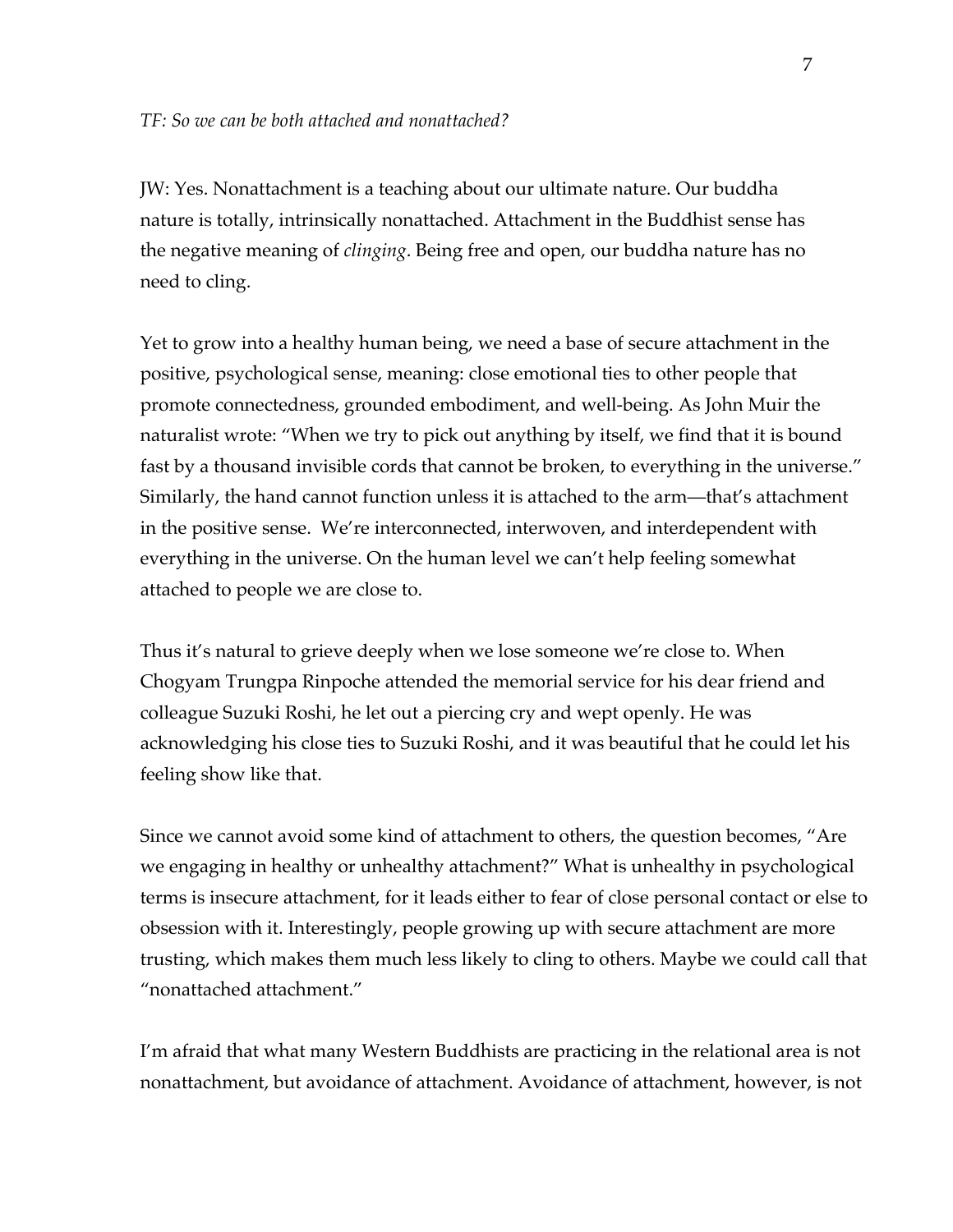freedom from attachment. It's still a form of clinging— clinging to the denial of your human attachment needs, out of distrust that love can be reliable.

### *TF: So avoidance of attachment needs is another form of attachment.*

JW: Yes. In the field of developmental psychology known as "attachment theory," one form of insecure attachment is called "avoidant attachment." The avoidant attachment style develops in children whose parents are consistently unavailable emotionally. So these children learn to take care of themselves and not need anything from others. That's their adaptive strategy, and it's an intelligent and useful one. Obviously if your needs aren't going to be met, it's too painful to keep feeling them. It's better to turn away from them and develop a do-it-yourself, detached compensatory identity.

*TF: So there's a tendency to use Buddhist ideas to justify dismissing the natural inclination to want bonding and attachment?* 

JW: Yes. Many of us who are drawn to Buddhism are avoidant attachment types in the first place. When we hear teachings on nonattachment it's like: "Oh that sounds familiar. I feel really at home here." In this way a valid dharma teaching becomes used to support our defenses.

But I want to be clear that I'm not trying to pathologize anyone. All of this is just something to understand with kindness and compassion. It's one of the ways we try to cope with the wound of the heart. Not needing anyone allows one to survive and manage in an emotional desert. But later on, in adulthood, the avoidant attachment type has a hard time developing deep ties with others, and this can lead to a deep feeling of isolation and alienation, which is a very painful state.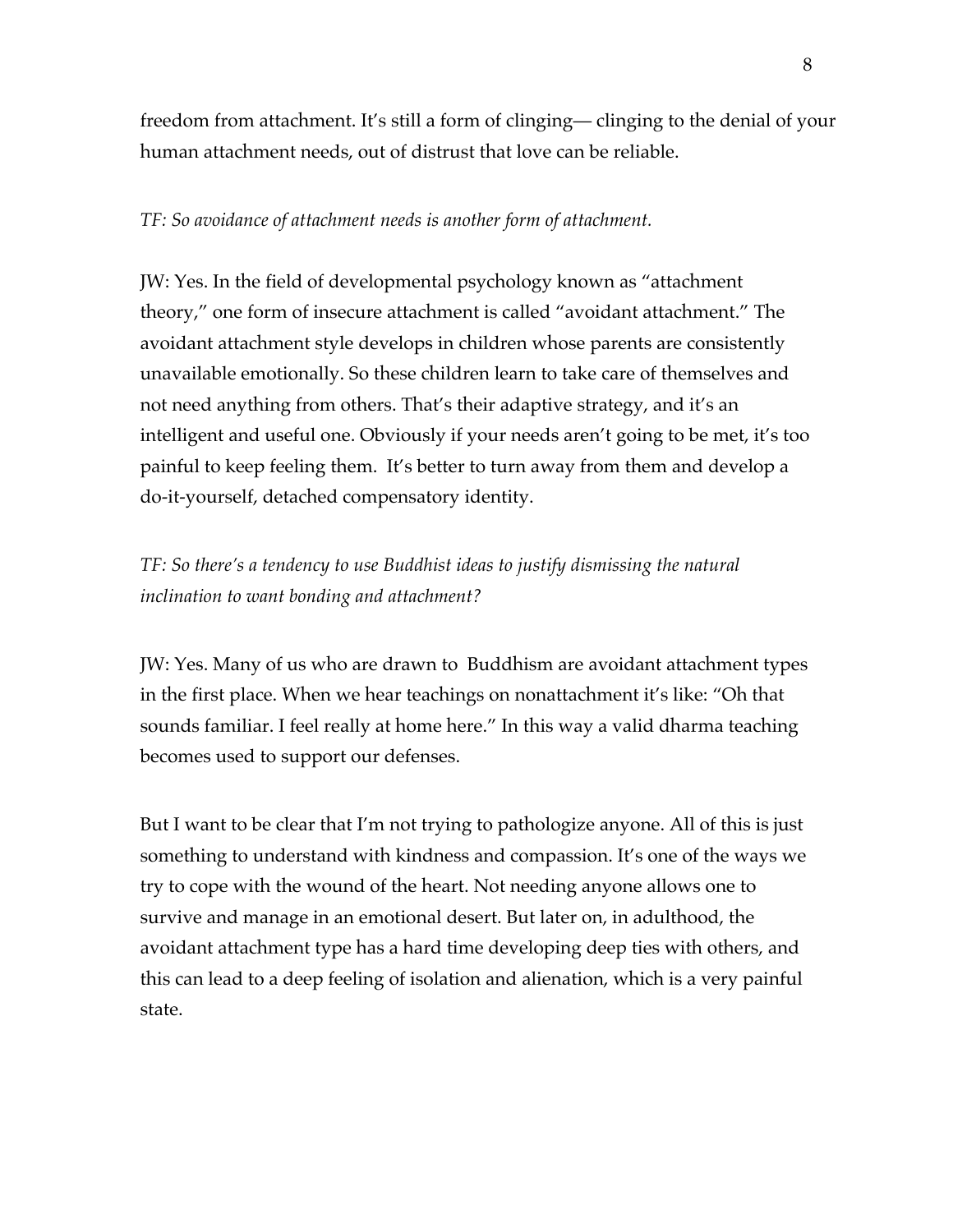*TF: What happens in a sangha community if the majority of people have an avoidant attachment style of relating?*

JW: Avoidant types tend to be dismissive of other people's needs because, guess what, they're dismissive of their own needs.

## *TF: Then what happens?*

JW: What happens is that people feel justified in not respecting each other's feelings and needs. Not surprisingly, "need" becomes a dirty word in many spiritual communities.

## *TF: And people don't feel free to say what they want.*

JW: Right. You don't say what you want because you don't want to be seen as needy. You're trying to be nonattached. But that is like an unripe fruit trying to detach itself prematurely from the branch and hurl itself to the ground instead of gradually ripening to the point where it's naturally ready to let go.

The question for dharma practitioners is how to ripen so that we become naturally ready to let go of clinging to self, just as a ripe fruit naturally lets go of the branch and falls to the ground. Our dharma practices of wisdom and compassion definitely help with this ripening. But if we're using our practice to avoid our feeling life, this will definitely stunt the ripening process, rather than support it.

#### *TF: Becoming a full human being. Is that what you mean by "becoming ripe"?*

JW: Yes, becoming a genuine human being through working honestly with emotional, psychological, and relational issues that prevent us from being fully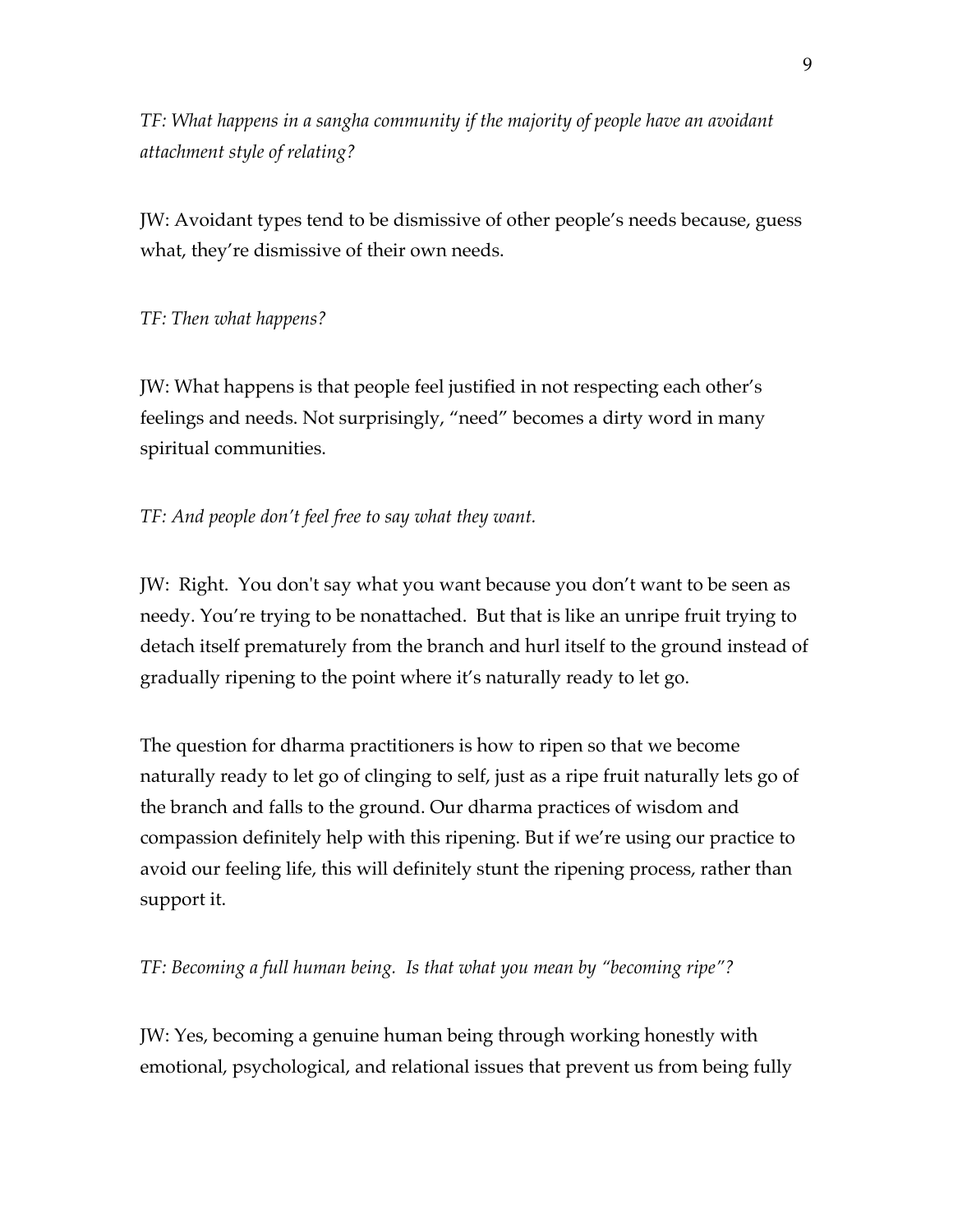present in our humanness. To be a genuine person is to relate to ourselves and others in an open and transparent way.

If there's a large gap between our practice and our human side, we remain unripe. Our practice may ripen, but our life doesn't. And there's a certain point when that gap becomes very painful.

*TF: So you're saying that spiritual bypassing not only corrupts our dharma practice, it also blocks our personal ripening?* 

JW: Yes. One way it blocks ripening is through making spiritual teachings into prescriptions about what you *should* do, how you *should* think, how you *should* speak, how you *should* feel. Then our spiritual practice becomes taken over by what I call "the spiritual superego"— the voice that whispers "shoulds" in our ear. This is a big obstacle to ripening, because it feeds our sense of deficiency.

One Indian teacher, Swami Prajnanpad, whose work I admire, said that "idealism is an act of violence." Trying to live up to an ideal instead of being authentically where you are can become a form of inner violence if it splits you in two and pits one side against the other. When we use spiritual practice to "be good" and to ward off an underlying sense of deficiency or unworthiness, then it turns into a sort of crusade.

*TF: So dismissing how you feel can have dangerous consequences.*

JW: Yes. And if the ethos of a spiritual organization leads to dismissing your feelings or relational needs, this can lead to big communication problems, to say the very least. It's also not a great setup for a marriage if one or both partners is dismissive of emotional needs. So not surprisingly, Buddhist organizations and marriages often turn out to be just as dysfunctional interpersonally as nonbuddhist ones. Marshall Rosenberg teaches that honestly and openly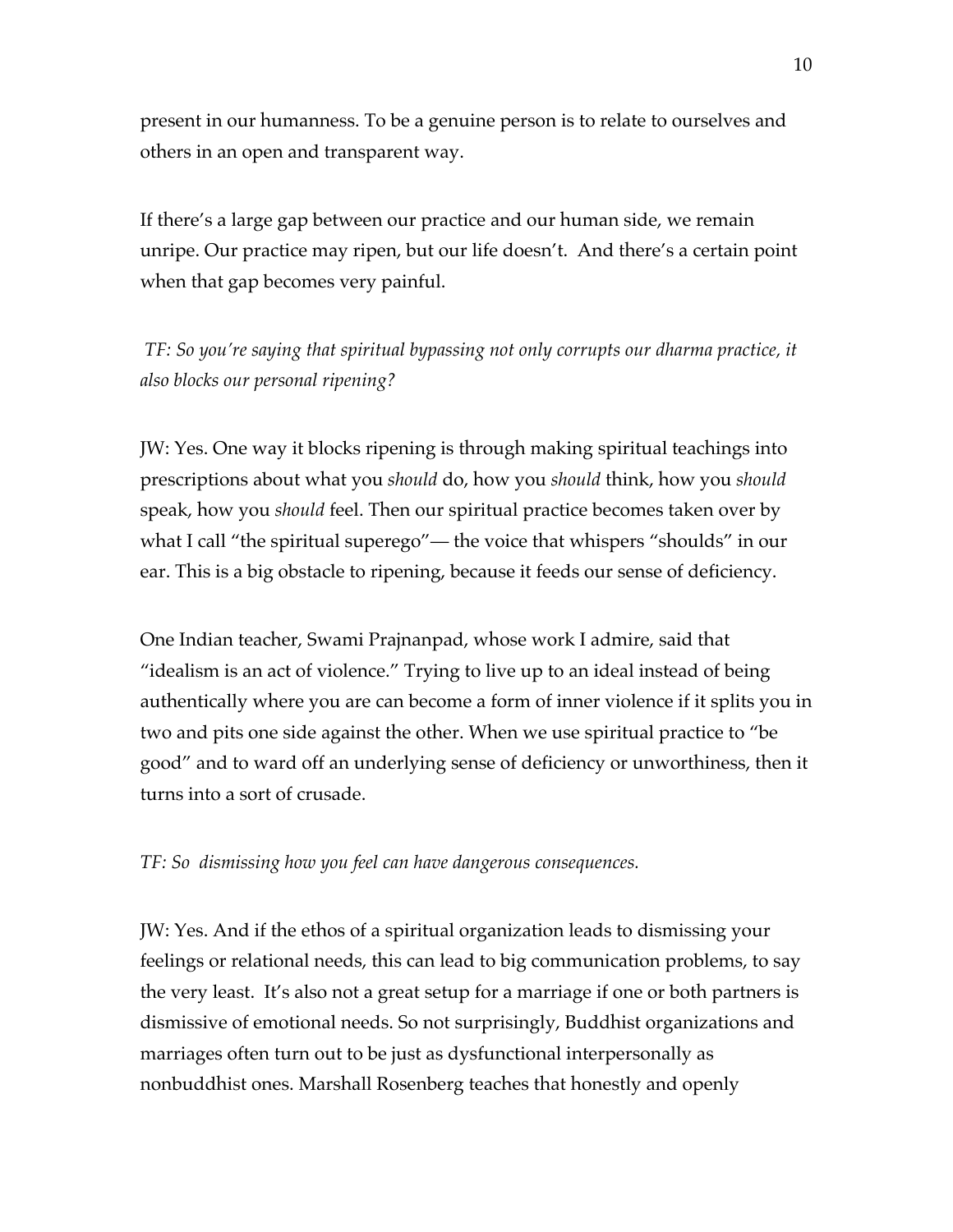expressing and listening to feelings and needs forms the basis for a nonviolent resolution of interpersonal conflicts, and I would agree with him.

From my perspective as an existential psychologist, feeling is a form of intelligence. It's the body's direct, holistic, intuitive way of knowing and responding. It is highly attuned and intelligent. And it takes account of many factors all at once, unlike our conceptual mind, which can only process one thing at a time. Unlike emotionality, which is a reactivity that is directed outward, feeling often helps you contact deep inner truths. Unfortunately, traditional Buddhism doesn't make a clear distinction between feeling and emotion, so they tend to be lumped together as something samsaric to overcome.

*TF: There's a de-emphasis on taking feeling seriously on some level, Like not exploring what goes on inside us when we become triggered by our partners, for example.*

JW: Yes. The truth is, most of us don't get as triggered anywhere in our lives as much as in intimate relationships. So if we use spiritual bypassing to avoid facing our relational wounds, we're missing out on a tremendous area of practice. Relational practice helps us develop compassion "in the trenches," where our wounds are most activated.

And beyond compassion we also need to develop attunement: the ability to see and feel what another person is going through— what we could call "accurate empathy." Attunement is essential for I-Thou connectedness, but it's only possible if we can first of all be attuned to ourselves and track what we are going through.

*TF: What kinds of tools or methods have you found effective for working with difficult feelings and relational issues?*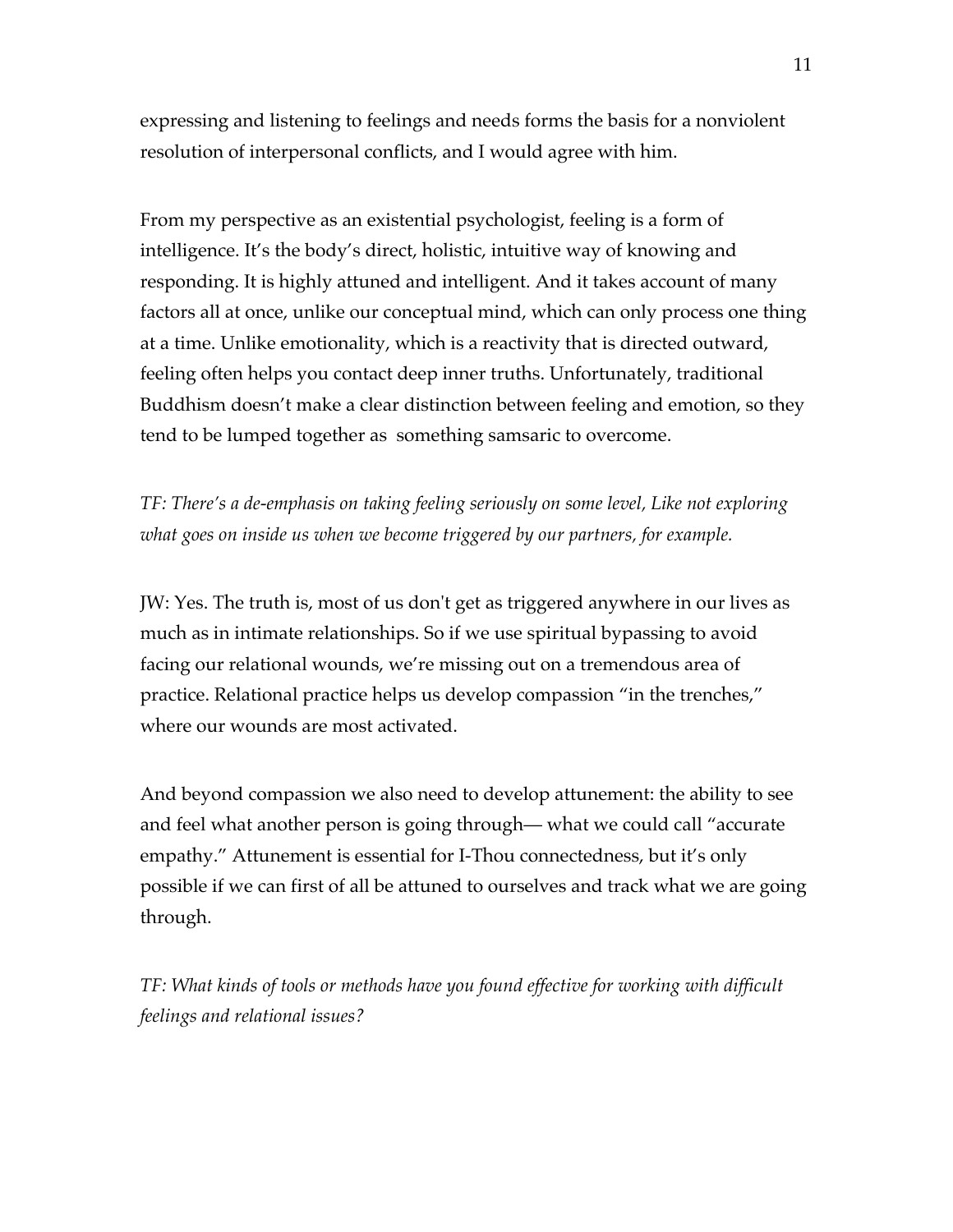JW: I've developed a process I call "unconditional presence," which involves contacting, allowing, opening to, and even surrendering to whatever we're experiencing. This process grew out of my practice in Vajrayana and Dzogchen, as well as my psychological training. It presupposes that everything we experience, even the worst samsaric things, has its own intelligence. If we meet our experience fully and directly, we can begin to uncover that intelligence and distinguish it from distorted ways in which it manifests.

For example, if we go deeply into the experience of ego inflation, we may find a more genuine impulse at its core—that it's a wounded way of trying to proclaim our goodness, to remind ourselves and affirm that we are basically good. Similarly, at the heart of all the darkest human feelings and experiences there is a seed of intelligence which, when revealed, can point in the direction of freedom.

### *TF: Can you say more about your psychological method?*

 JW: I help people inquire deeply into their felt experience and let it gradually reveal itself and unfold, step by step. I call this "tracking and unpacking": You track the process of present experiencing, following it closely and seeing where it leads. And you unpack the beliefs, identities, and feelings that are subconscious or implicit in what you're experiencing. When we bring awareness to our experience in this way, it's like unraveling a tangled ball of yarn: different knots are gradually revealed and untangled one by one.

As a result, we find that we're able to be present in places where we've been absent or disconnected from our experience. Through reaching out to parts of ourselves that need our help, we develop an intimate, grounded kind of inner attunement with ourselves, which can help us more easily relate to others where they are stuck as well.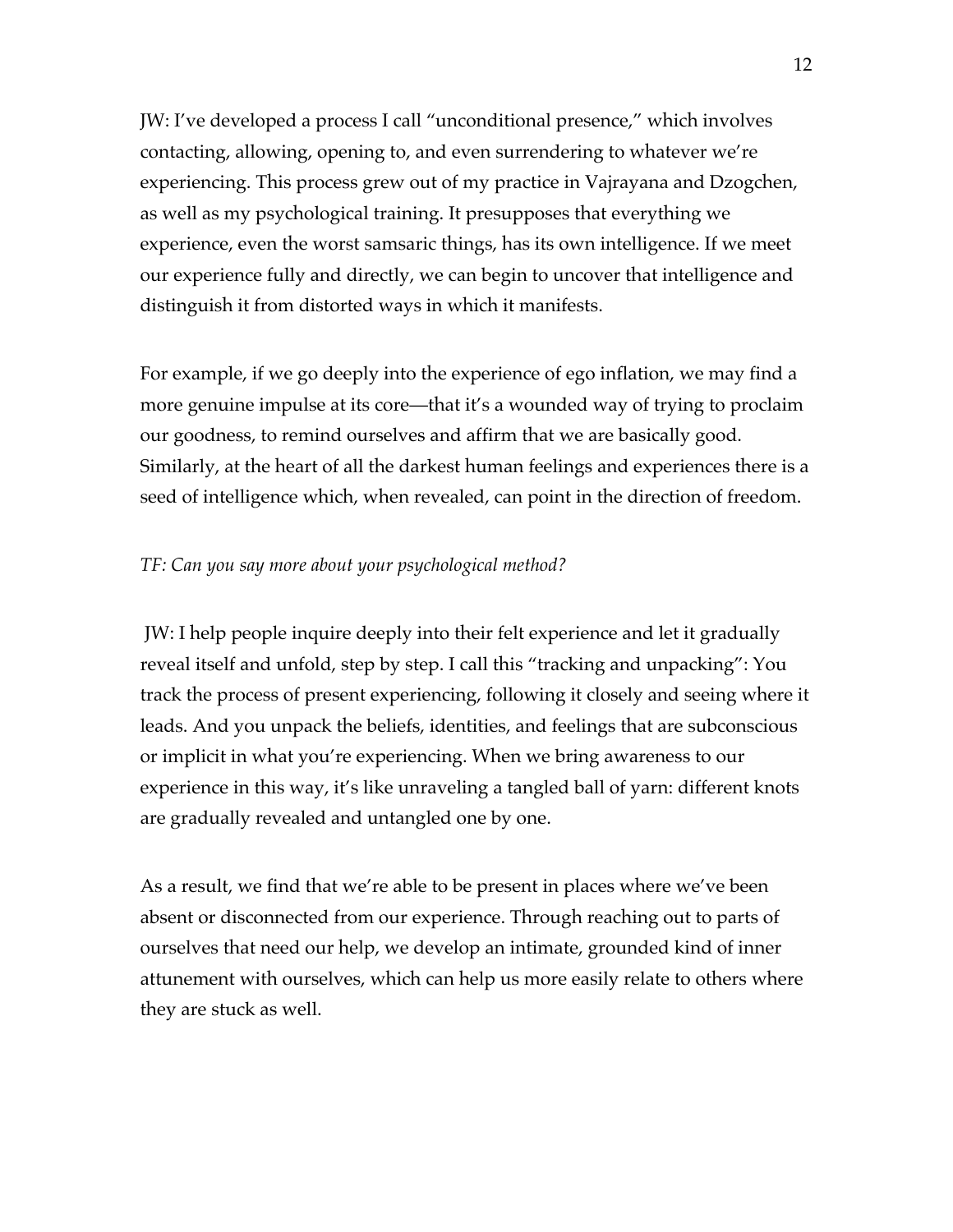I've found that when people engage in both psychological and meditative practice, the two can complement each other in mutually beneficial, synergistic ways. Together they provide a journey that includes both healing and awakening. Sometimes one way of working is more appropriate for dealing with a given situation in our lives, sometimes the other is.

I take some encouragement in this approach from the words of the  $17<sup>th</sup>$ Gyalwang Karmapa, who has made a point of saying that we need to draw on any teaching or method that can be of help to sentient beings, be it secular or religious, buddhist or nonbuddhist. He even goes so far as to suggest that if you fail to engage in methods that are appropriate just because they do not conform to Buddhist philosophy, you are actually being derelict in your bodhisattva duty.

## *TF So all of this is about compassion.*

JW: Yes. The word "com-passion" literally means "feeling with." You can't have compassion unless you're first willing to feel what you feel. This opens up a certain rawness and tenderness— what Trungpa Rinpoche spoke of as the "soft spot," which is the seed of bodhicitta.

#### *TF: It's vulnerable.*

JW: Yes. That's the sign that you're getting close to bodhicitta. That rawness is also quite humbling. Even if we've been doing spiritual practice for decades, we still find these big, raw, messy feelings coming up --- maybe a deep reservoir of sorrow or helplessness. But if we can acknowledge these feelings, and open ourselves nakedly to them, we're moving toward greater openness, in a way that is grounded in our humanness. We ripen into a genuine person through learning to make room for the full range of experiences we go through.

#### *TF: How do you know when you're indulging or wallowing in feelings?*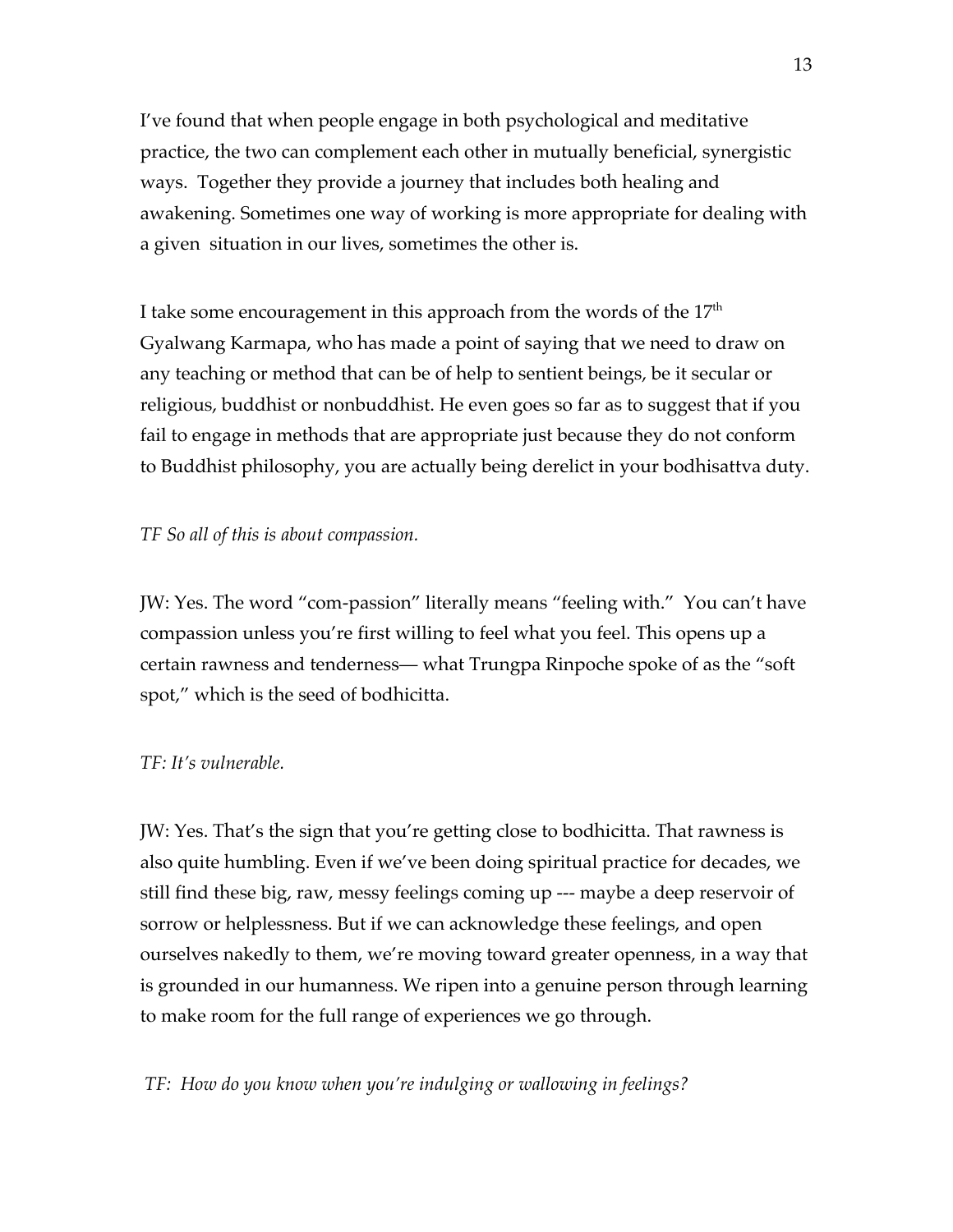JW: That question always comes up. Wallowing in feelings is being stuck in fixation fed by going over and over stories in your mind. Unconditional presence, on the other hand, is about opening nakedly to a feeling instead of becoming caught up in stories about the feeling .

# *TF: Not creating a story around a feeling.*

JW: For example, if the feeling is sadness, wallowing might involve fixating on a story like "poor me," rather than directly relating to the actual sadness itself, which may allow it to loosen up.

So delving into feelings might sound like indulgence, but I would say that the willingness to meet your experience nakedly is a form of fearlessness. Trungpa Rinpoche taught that fearlessness is the willingness to meet and feel your fear. We could expand that to say fearlessness is the willingness to meet, face, include, make room for, welcome, allow, open to, surrender to whatever we're experiencing. It's actually quite brave to acknowledge, feel, and open to your need for healthy attachment and connectedness, for example, especially if you're relationally wounded. Indulgence, on the other hand, means fixating on the need and being run by it.

## *TF: That brings a certain freedom.*

JW: Yes, the relative freedom of, " I'm willing to feel whatever I'm feeling. I'm willing to experience whatever I'm experiencing." I sometimes call this "applied presence"— applying the presence we've discovered through meditation to our felt experience.

*TF: In our post-meditation practice.*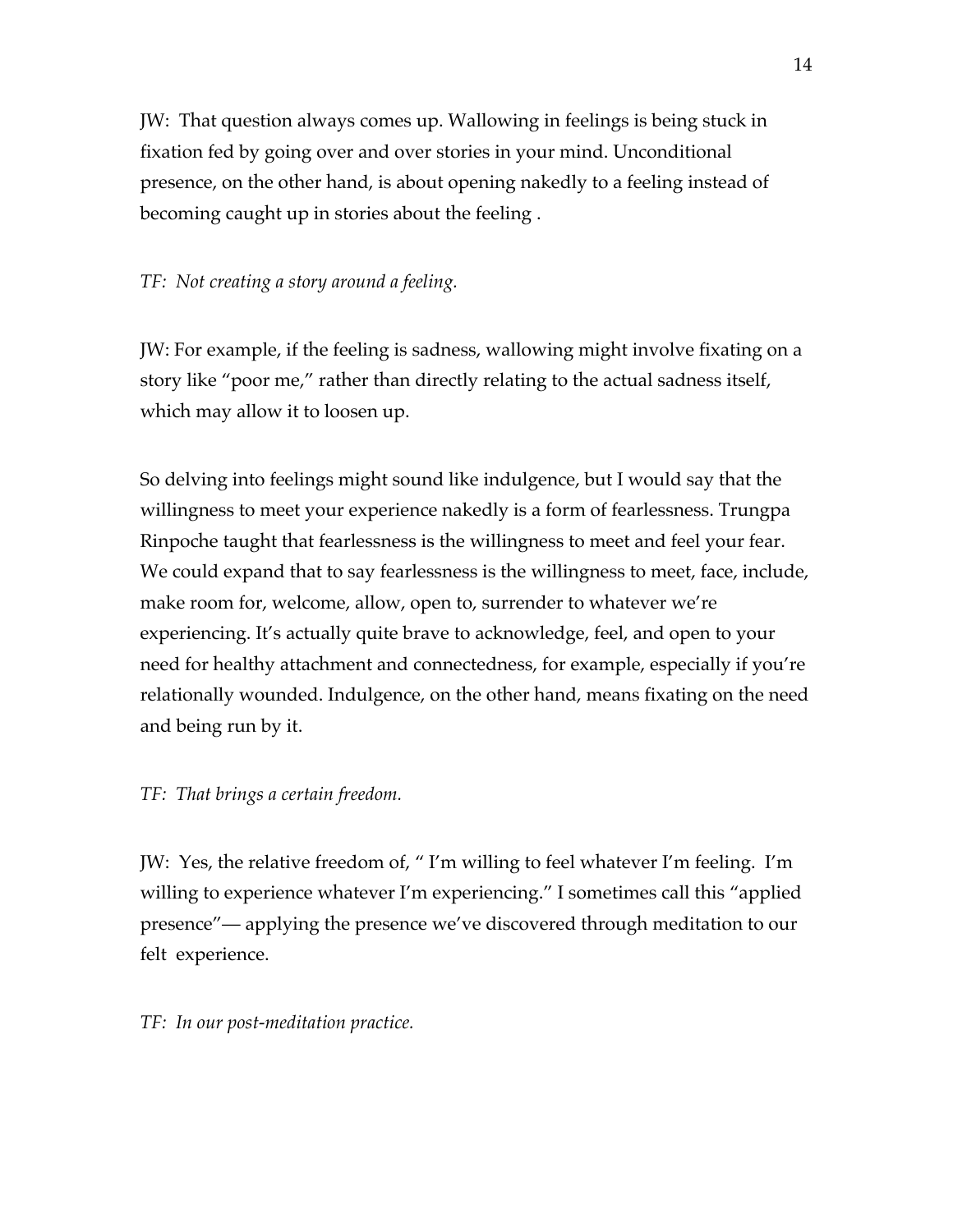JW: Right. This helps to integrate the realization of emptiness— as complete openness— into our life. With spiritual bypassing, emptiness doesn't become integrated with our feeling life. It can turn into a personal dryness where we can't actually *feel* ourselves.

*TF: What would help our sangha communities develop in more emotionally honest ways?*

JW: We need to work on relationships. Otherwise our relational wounds are all going to be played out in the sangha unconsciously. We need to recognize that everything we react to in others is a mirror of something we're not facing or acknowledging in ourselves. These unconscious projections and reactions always become played out externally in groups.

For instance, if I'm not able to own my own needs, then I will tend to dismiss others' needs and see them as a threat because their neediness subconsciously reminds me of my own denied needs. And I will judge others and use some kind of "dharma logic" to make them wrong or make myself superior.

## *TF: So people need to be doing their personal work?*

JW: In conjunction with their spiritual practice. Unfortunately, it's not easy to find psychotherapists who work with present experiencing in a body-based way, rather than conceptually. Maybe we need to develop some simple ways in Western dharma communities to help people work with their personal material.

*TF: How can we become more conscious in our sanghas?* 

JW: We could start by recognizing the fact that spiritual communities are subject to the same group dynamics that every group is. The hard truth is that spiritual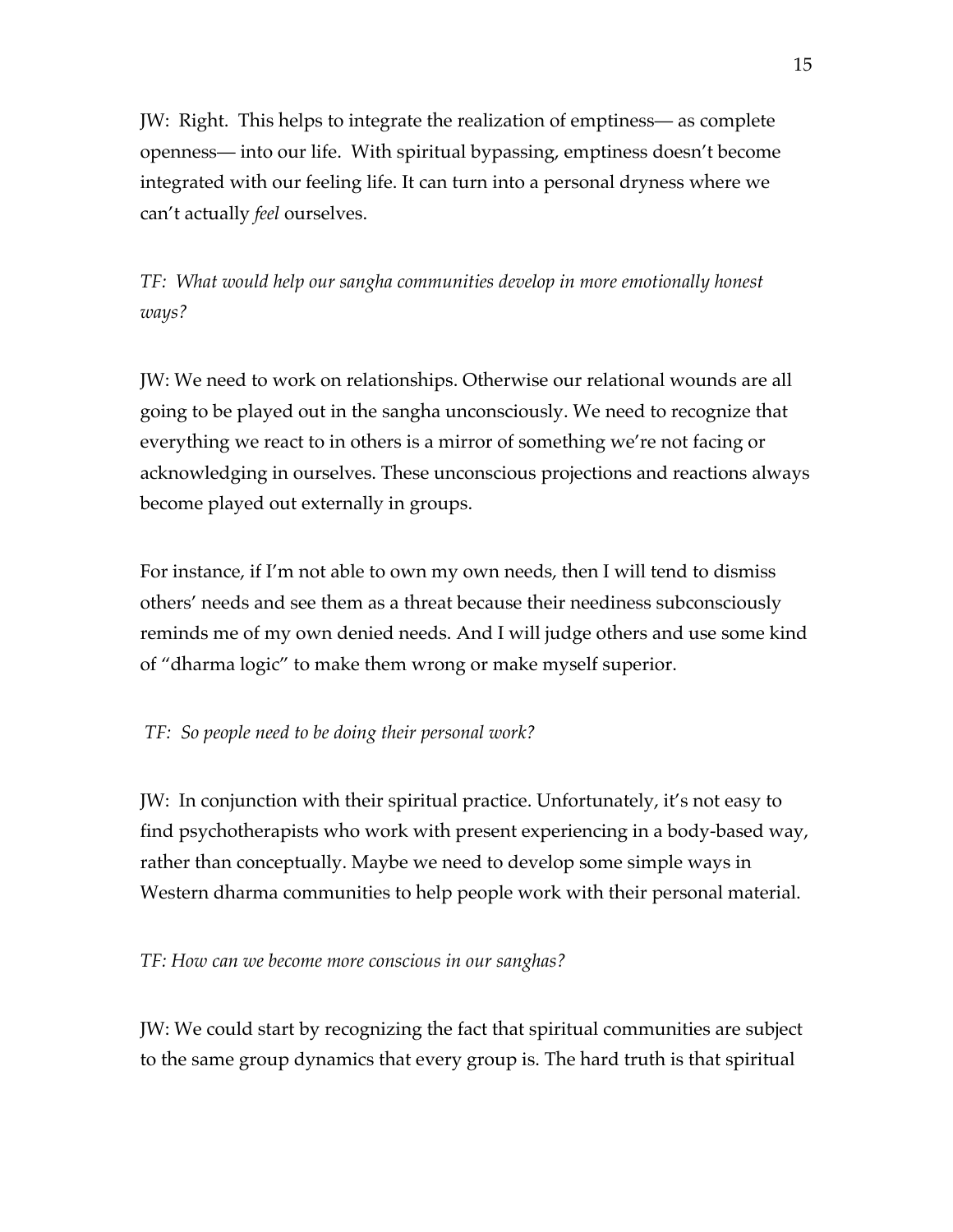practice often does not heal deep wounding in the area of love, or translate into skilful communication or interpersonal attunement.

I see relationship as the leading edge of human evolution at this time in history. Although humanity discovered enlightenment thousands of years ago, we still haven't brought that illumination very fully into the area of interpersonal relationships. Group dynamics are especially difficult because they inevitably trigger people's relational wounds and reactivity. Honestly recognizing this might help us work more skillfully with communication difficulties in the sangha.

#### *TF: How can we work with that?*

JW: Being aware that we inevitably project our unconscious material on other group members would be a good start. We also need to learn how to speak with each other personally and honestly, from our present experience instead of parroting teachings about what we think we *should* be experiencing. And there needs to be what Thich Nhat Hanh calls "deep listening," based on learning to listen to our own experience. Listening is a sacred activity— a form of surrendering, receiving, letting in. We need to recognize this as part of our spiritual work.

#### *TF: Thich Nhat Hahn said that to love is to listen.*

JW: Yes. We also need to develop a tremendous tolerance and appreciation for different personal styles of embodying the dharma. Otherwise, if we settle for a one-size-fits-all dharma, we are doomed to endless holier-than-thou competition and one-upmanship.

While we all venerate the dharma, we will all have different ways of embodying and expressing it. As Swami Prajnanpad said, "Everything is different, nothing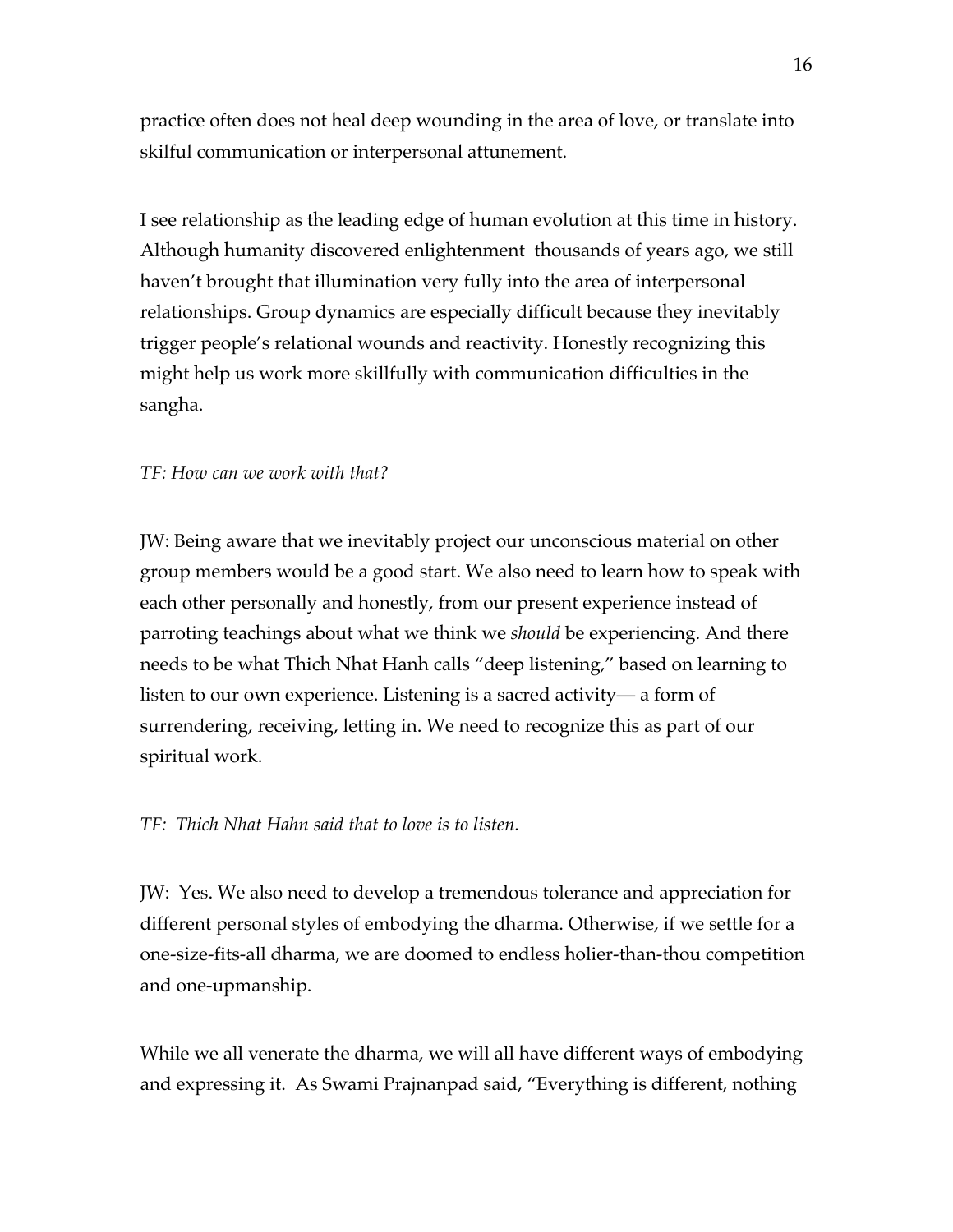is separate." So *vive la difference*, it's a beautiful thing. Honoring individual differences would go a long way toward reducing sangha in-fighting.

*TF: One last question about attachment in relationships: Are you saying that to be truly nonattached, one has to be attached first?*

JW: In terms of human evolution, nonattachment is an advanced teaching. I'm suggesting that we need to be able to form satisfying human attachments before genuine nonattachment is possible. Otherwise, someone suffering from insecure attachment is likely to confuse nonattachment with avoidant attachment behavior. For avoidant types, attachment is actually threatening and scary. So healing for avoidant types would involve becoming willing and able to feel their need for human connectedness, instead of spiritually bypassing it. Once that happens, then nonattachment starts to make more sense.

The late Dzogchen master Chagdud Tulku made a powerful statement about the relationship between attachment and nonattachment. He said, "People often ask me do Lamas have attachments? I don't know how other Lamas might answer this, but I must say yes. I recognize that my students, my family, my country have no inherent reality... [Here he's speaking absolute truth.} Yet, I remain deeply attached to them. [Here he's speaking relative truth.] I recognize that my attachment has no inherent reality. [absolute truth]. Yet I cannot deny the experience of it" [relative truth]. And he ends by saying, "Still, knowing the empty nature of attachment, I know my motivation to benefit sentient beings must supersede it."

I find this a beautiful articulation of nonattached attachment and the both/and approach. It joins absolute and relative truth while situating it all in the largest possible context. Everything's included.